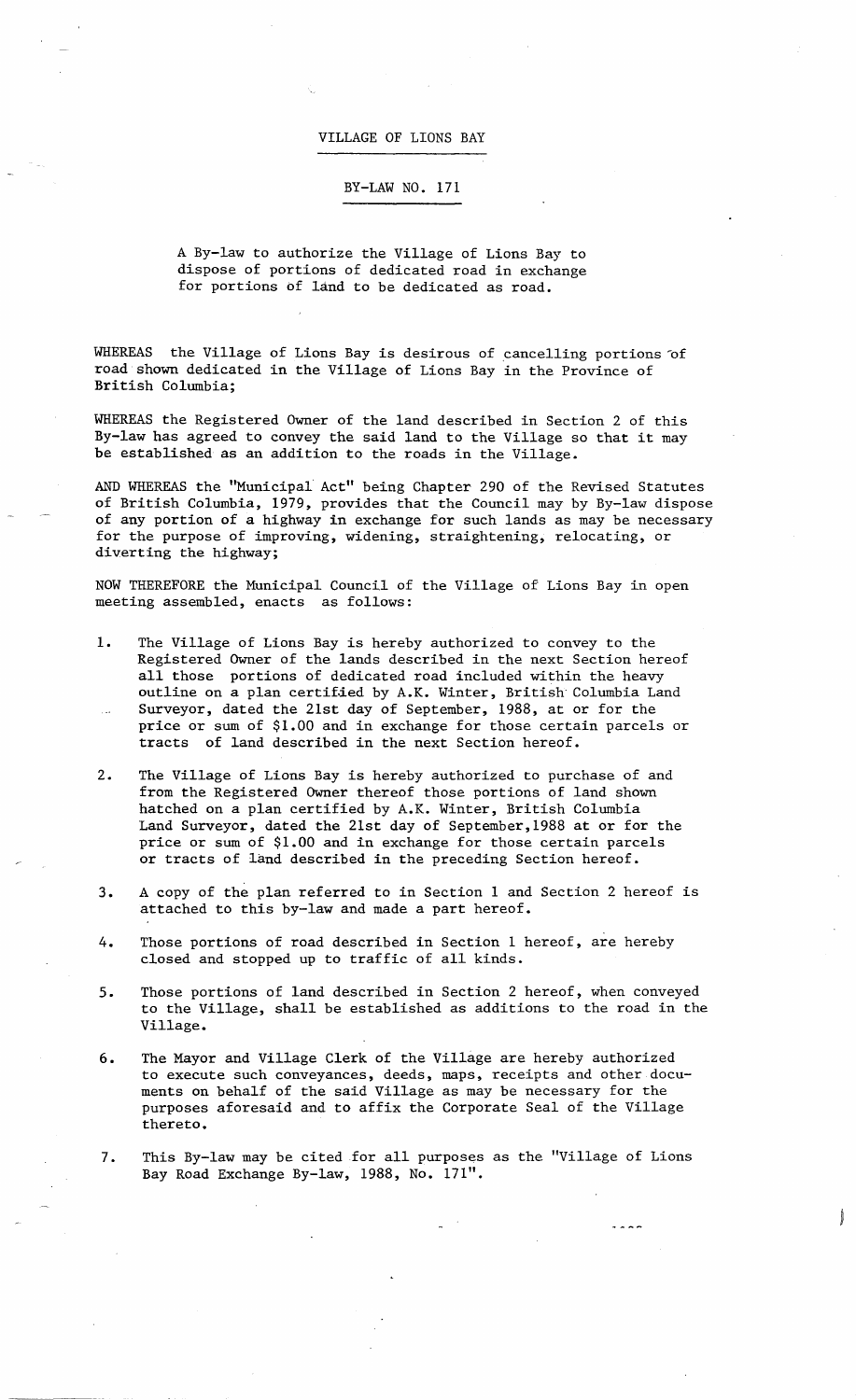READ A FIRST TIME this  $\frac{28th}{\text{day of}}$  day of September ,1988. READ A SECOND TIME this  $\frac{28th}{\text{day of}}$  day of  $\frac{\text{September}}{\text{September}}$ , 1988. READ A THIRD TIME this 28th day of September , 1988.

RECONSIDERED and FINALLY PASSED and ADOPTED

this  $3rd$  day of  $October$ , 1988.

Mayor Clerk

Certified a true copy of By-law No. 171, as adopted.

Clerk

*A true copy of By-Law No.*  $17/$ registered in the office of the Inspector *of Municipalities this*  $\Rightarrow$   $\Box \Box \Box$  *day of* October